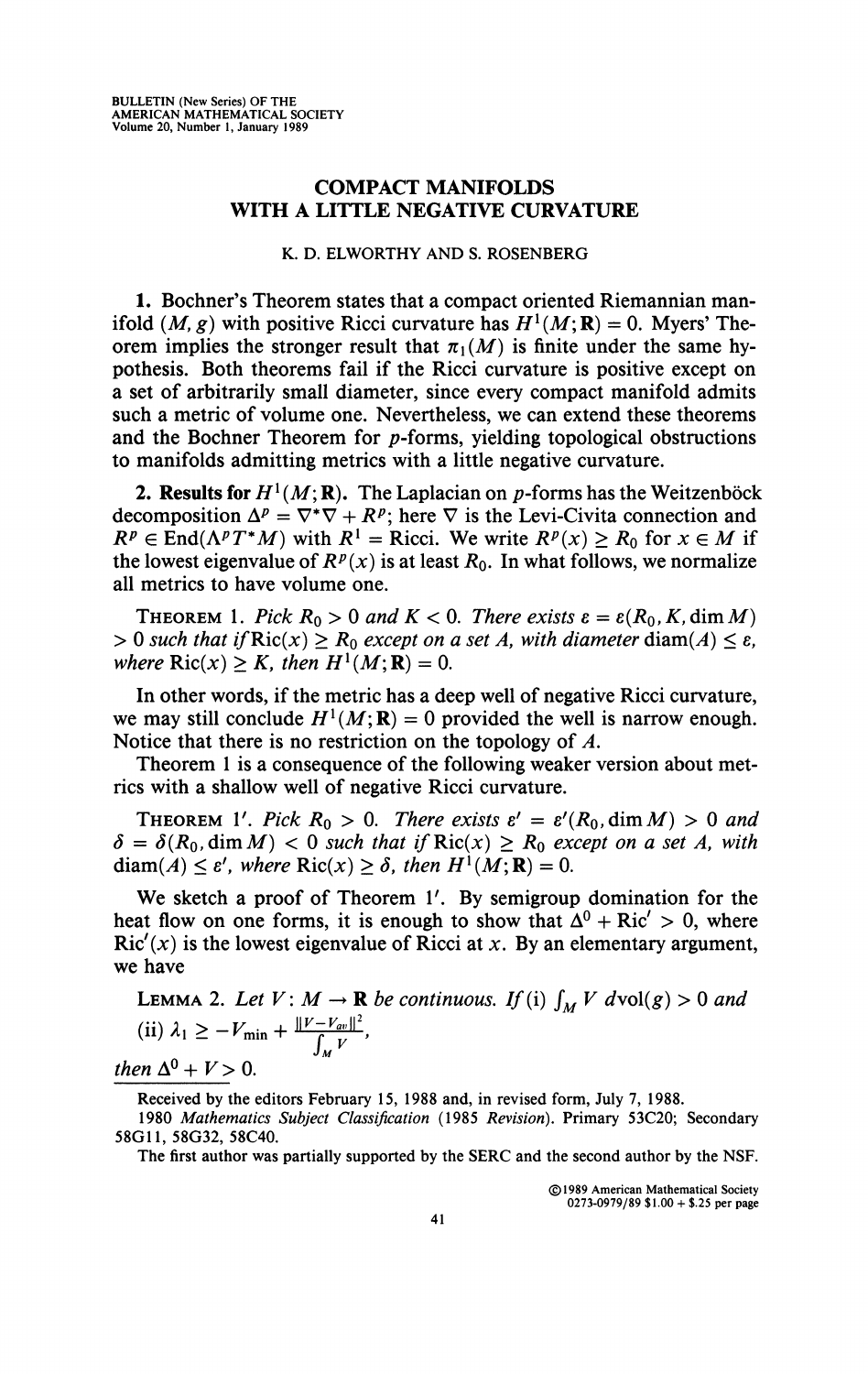Here  $\lambda_1$  is the first nonzero eigenvalue of  $\Delta^0$ ,  $V_{\text{min}}$  is the minimum of V,  $V_{av} = \text{vol}(M)^{-1} \int V$  and  $||\cdot||$  is the  $L^2$ -norm. We set  $V = \min\{R_0, \text{Ric}'\}.$ Then for  $\varepsilon'$  and  $\delta$  sufficiently small, (i) holds and the right side of (ii) is arbitrarily close to zero. However, by Myers' Theorem, the diameter of *M - A* and hence of *M* is bounded above. By Gromov **[5]** or Li and Yau [8], this keeps  $\lambda_1$  bounded away from zero as  $\varepsilon'$ ,  $\delta$  go to zero. Thus  $\Delta^0 + V > 0$  and hence  $\Delta^0 + \text{Ric'} > 0$ .

To derive Theorem 1, we strengthen Lemma 2. If  $\Delta^0 f = \lambda_1 f$ , then we apparently need  $\lambda_1 \geq -V_{\text{min}}$  to show  $\langle (\Delta^0 + V)f, f \rangle > 0$ . However, we can do much better provided f is not concentrated near  $V_{\text{min}}$ . In fact, by estimates of Li **[7]** and Croke **[2]** we can estimate how concentrated any function in the span of the first m eigenfunctions of  $\Delta^0$  may be near  $V_{\text{min}}$ . Roughly speaking, this allows  $V_{\text{min}} = \text{Ric}^{\prime}_{\text{min}}$  to be arbitrarily negative and to replace  $\lambda_1$  by  $\lambda_m$  in Lemma 2(ii). Now we can mimic the proof of Theorem *V* using the estimates in Li and Yau [9] for  $\lambda_m$ . The method of proof yields explicit upper bounds for  $\varepsilon, \varepsilon'$ , and  $|\delta|$  in terms of the geometric data.

A different method of coupling geometric information with semigroup domination may be found in **[1].** 

**3. Results for**  $\pi_1(M)$ . Here the results for deep and shallow wells differ.

**THEOREM 3.** Assume M admits a metric g with  $\text{Ric}(x) \ge R_0 > 0$  except *on a set A, with* diam( $A$ )  $\leq$   $\varepsilon$ *, where* Ric( $x$ )  $\geq$   $K$ *, for*  $\varepsilon$  *as in Theorem* 1. *If*  $\pi_1(M)$  contains a solvable subgroup of finite index, then  $\pi_1(M)$  is finite. In *particular, if*  $\pi_1(M)$  has polynomial growth, then  $\pi_1(M)$  is finite [4].

As opposed to Myers' theorem, the proof uses  $H^1 = 0$  to show  $\pi_1$  is finite. In the tower of coverings  $\tilde{M} \to M_k \to M_{k-1} \to \cdots \to M_0 \to M$ associated to the solvable subgroup, we argue inductively that  $H^1(M_j; \mathbf{R}) =$ 0 implies  $M_{j+1}$  is a finite cover of  $M_j$ , noting that  $\Delta^0$  + Ric' is still positive for finite covers of *M*.

If a manifold with infinite  $\pi_1$  admits a shallow well metric, the metric must be very distorted, in the sense that either the injectivity radius is very small at each point, or a generator of  $\pi_1$  has very long geodesic length. To be more precise, we fix a point  $x_0$  of M.

**THEOREM 3'.** Suppose  $\pi_1(M,x_0)$  is infinite. For a set of generators  $G =$  $\{y_1, \ldots, y_t\}$  for  $\pi_1(M, x_0)$  and for positive numbers *l, p and R<sub>0</sub>, there exist*  $\delta = \delta(R_0, \dim M, G, l, \rho, \pi_1(M, x_0)) < 0$  and  $\varepsilon = \varepsilon(R_0, \dim M) > 0$  such *that if g is a metric satisfying* 

(i) *some point of M has injectivity radius larger than p,* 

(ii) the shortest geodesic in  $\gamma_i$  has length less than *l* for each *i*,

(iii)  $\text{Ric}(g) \geq R_0$  *except on a set of diameter less than*  $\varepsilon$ *,* 

*then*  $\text{Ric}(g) < \delta$  *somewhere on M.* 

Here we bound the growth function  $\gamma(r)$  of  $\pi_1$  by  $C_1 \cdot \exp(C_2\sqrt{-\delta}r)$  for positive constants  $C_1$ ,  $C_2$  as in [4, 11]. For fixed  $C_3 > 0$  and  $N \in \mathbb{Z}^+$ , this is bounded in turn by  $C_3 \cdot r$  for  $r = 1, 2, \ldots, N$  by taking  $\delta$  close to zero.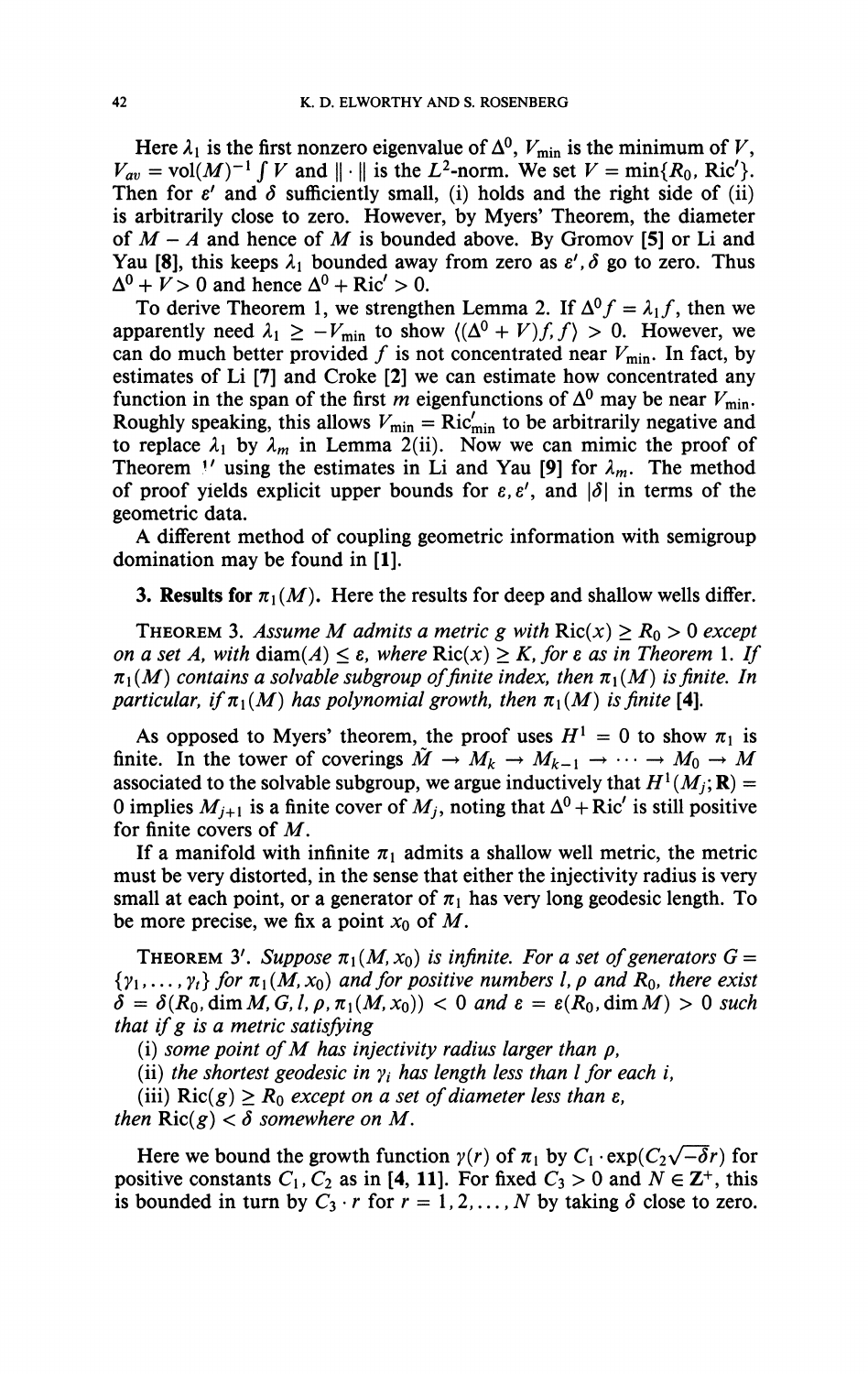For *N* sufficiently large, this implies  $\pi_1(M)$  contains a nilpotent subgroup of finite index [4] and Theorem 3 applies.

**4. Results for p-forms.**  $H^p(M, \mathbf{R}) = 0$  if  $\mathbf{R}^p$  is positive. More generally, if we define  $R^{p'}$  analogously to Ric', then  $H^p(M, \mathbf{R}) = 0$  whenever  $\nu^p = \overline{\lim}_{t\to\infty} t^{-1} \ln \mathbb{E}[\exp(-\int_0^t R^{p'}(x_s) ds)] < 0$ . Here **E** is expectation with respect to the Wiener measure for Brownian motion  $x_s$  on M. For the universal cover  $\tilde{M}$ ,  $\nu^p(M) = \nu^p(\tilde{M})$  with the pullback metric, so  $\nu^p < 0$ implies the vanishing of the space of  $L^2$  harmonic *p*-forms on  $\tilde{M}$ . By the weak Hodge Theorem,  $\text{Im}[H_c^p(\tilde{M};\mathbf{R}) \to H^p(\tilde{M};\mathbf{R})] = 0$ , where  $H_c^p$ denotes cohomology with compact supports. This implies that no nonzero class in  $H^p(\tilde{M};\mathbf{R})$  has a representative differential form with compact support. For  $p = 1$ , we showed in [3] that in fact  $H_c^1(\tilde{M};\mathbb{Z}) = 0$ , so in particular a compact 3-manifold with infinite  $\pi_1$  and admitting a metric as in Theorem 3 must be a  $K(\pi, 1)$ .

For higher dimensional manifolds, we fix generators of  $\pi_1(M)$  with associated growth function  $\gamma(r)$  and a function  $f(r)$  with  $\limsup_{r\to\infty} f(r)\gamma(kr)$  $= 0$  for all  $k \in \mathbb{Z}^+ \cdot f(r)$  is then independent of the choice of generators.

THEOREM 4. Assume  $R^p > 0$  or more generally that  $\nu^p < 0$  on M. Let *r* denote the distance from a fixed point in M. If  $\pi_1(M)$  is infinite, no *nonzero class in*  $H^p(\tilde{M};\mathbf{R})$  *has a representative form which decays faster than*  $f(r)$ .

By Micallef-Moore [10], a simply connected manifold with curvature operator positive on complex totally isotropic two-planes is homeomorphic to a sphere (dim  $M > 4$ ). It is known that this curvature condition implies  $R^2 > 0$  if dim *M* is even, and it may be that it implies  $R^p > 0$  for  $p \neq 0$ 1,  $n - 1$ . Thus Theorem 4 gives topological information on nonsimply connected manifolds with this type of curvature operator, at least for  $p = 2$ and dim *M* even.

To prove Theorem 4, we use a notion of bounded homology  $H_p^{\infty}$  and  $l_1$ -cohomology  $H_1^p$  complementary to Gromov's bounded cohomology [6]. As in  $[3,$  Theorem 5A], the integral of a compactly supported closed  $p$ form over a bounded chain is unchanged under the heat flow and decays to zero as  $t \to \infty$ , so Im $[H_c^p \to H_1^p] = 0$ . Using a Poincaré duality map in this theory and the fact that  $\nu^p = \nu^{n-p}$ , we conclude that every class  $\alpha \in H_p(M)$  is the boundary of an infinite chain  $\sigma = \sum n_i \sigma_i$  with bounded coefficients. Let  $\theta$  be a closed differential form which decays faster than  $f(r)$ . By estimates in [11], the boundary of suitable partial sums of  $\sigma$  has volume growth bounded by  $\gamma(kr)$  for some k, so the integral of  $\theta$  over the boundary of these partial sums tends to zero at infinity. Thus  $\int_{\alpha} \theta = 0$  so  $\theta$  is cohomologous to zero.

## **REFERENCES**

**1. P. Bérard and G. Besson,** *Number of bound states and estimates for some geometric invariants,* **Preprint.** 

**2. C. Croke,** *Some isoperimetric inequalities and eigenvalue estimates,* **Ann. Sci. École Norm. Sup. Paris 13 (1980), 419-435.**